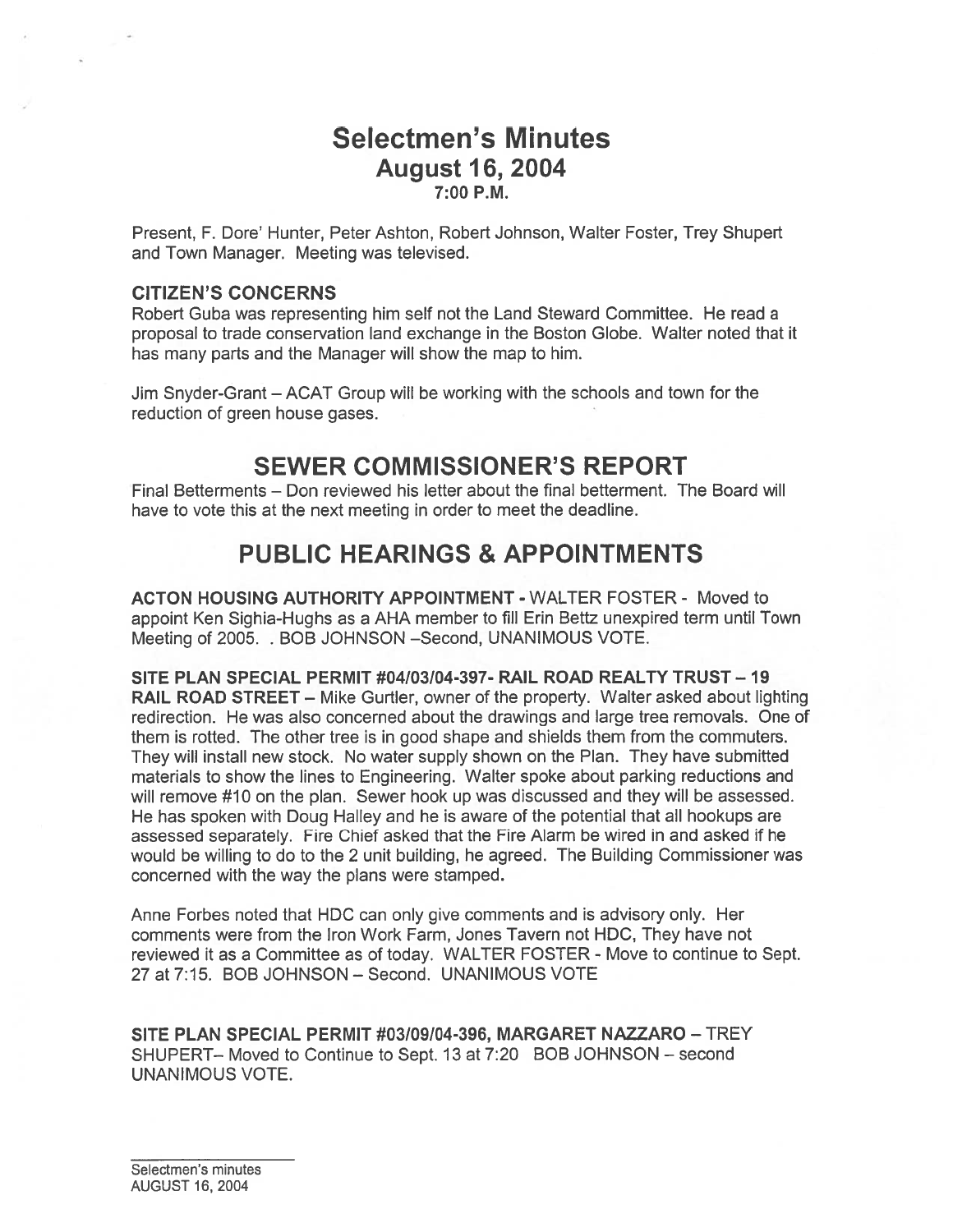MAKAHA —Todd Fenniman, Mr. Cheng's Attorney outlined the three proposals regarding <sup>a</sup> new business <sup>p</sup>lan for Makaha to the Board. Dore' didn't feel we had the right to tell him how to run his business. He urged the camera's should be installed to solve the he said you said issue. He wanted to hear from Mr. Cheng about his thoughts regarding this issue. Trey said we need to hear <sup>a</sup> proposa<sup>l</sup> on how he intends to change the business. Walter rescued himself as he knows one of the vendors. Peter wanted to hear from Mr. Cheng how he proposed to improve his business. Mr. Cheng will hire <sup>a</sup> liquor consultant to keep the goo<sup>d</sup> policy going. He will redo the training and review it with the Employees on a monthly schedule. They will use experts to help get it going. Dore' suggested that Cheng hire <sup>a</sup> consult and issue us <sup>a</sup> COP and do so in the next 30 days, and asked to have their consultant send it to the Board in written form. The Board would like to continue this meeting to discuss Makaha's proposed strategy. Trey asked that the Chief be kept up to date and included. Chief Widmayer said the proposals are <sup>a</sup> good start. The Board will again visit this in 30 Days.

#### COMMITTEE INTERVIEW, BERNICE BARON, ASSOCIATE MEMBER OF THE ACHC

The Board asked her several questions about her background and desire to volunteer. Peter asked her about her views regarding affordable housing and increasing the housing stock. She agreed that we do need housing units in the apartment market as well as affordable housing. PETER ASHTON - Moved to Appoint Bernice Baron, as an Associate Member of the ACHC term to expire 6/30/05. TREY SHUPERT — second. UNANIMOUS VOTE.

#### COMMITTEE INTERVIEW, RUTH MARTIN, ASSOCIATE MEMBER, PLANNING BOARD

She has reviewed the Master Plan and was concerned with development in town. Bob asked if she was familiar with East Acton Village. She has been following it and was concerned that it not slow the commute on 2A.

WALTER FOSTER — Moved to Appoint Ruth Martin as an Associate Member to expire 6/30/05. TREY SHUPERT— second. UNANIMOUS VOTE.

#### TRAFFIC RULES AND ORDERS

Bruce Stamski outlined the need for the stop sign installations in Indian Village that were recommended in <sup>a</sup> study of the neighborhood three years ago. The rest of the signs were scattered throughout town. He outlined the "Warrant" that had to be used to determine the need for signs. They have done speed reviews and there were no ticketable speeds.

Jon Chintz 3 Wingate Lane — He spoke about Chadwick Street at River Street and was trimming mandatory for Stop Signs. It was noted this is <sup>a</sup> problem with this location.

Kevin spoke about Seminole as 30 miles per hour and there is <sup>a</sup> dangerous curve and asked if it could be reviewed. He was asked to address speed issues with Bruce.

Bob Szewczyk —was concerned about the added pollution and the cost associated with stopping and starting at these signs. He did not agree they have <sup>a</sup> problem. His wife complained that she has not been answered by the Police Dept. She noted it is one street, Mohegan Road that has the complaint.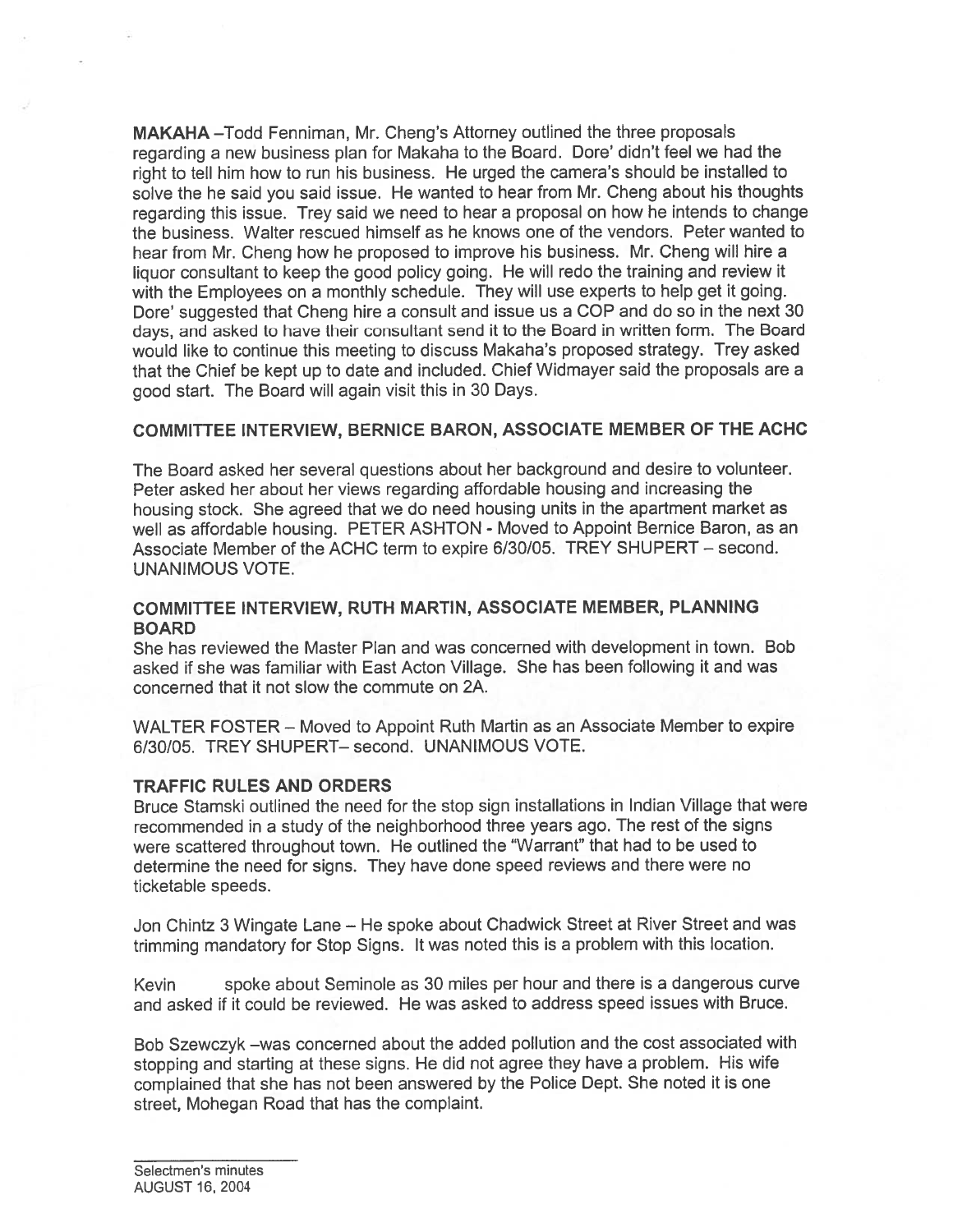Dave Keeler — Quabog — He felt that it was goo<sup>d</sup> to install the Stop Signs, and the study addressed safety issues.

Donald Morrison, Mohawk Drive — Does not want Stop Signs.

Shirley Smith — Cherokee Road — Spoke about the need for Stop signs on her street which only serves five families.

Peter reminded them that this began <sup>3</sup> years ago at <sup>a</sup> public meeting with residents up in arms about Speeding and right of way issues. He said that the first meeting was attended by <sup>20</sup> — <sup>25</sup> people. He feels we need to take another look and deal with the other ones and hold the Indian Village. Bob disagreed with Peter and felt we should install and not debate it further. Trey said he agree<sup>d</sup> with Peter. He noted this issue is driven by the citizens. Walter noted he was interested in exploring the propose<sup>d</sup> placement of the signs. Dore' felt that the signs are required.

BOB JOHNSON — Moved to approve the miscellaneous signage and State signs, and visit this again on September 13, at 7:45. TREY SHUPERT — Second. UNANIMOUS VOTE.

#### ICHABOD'S COFFE HOUSE AND EATERY, 166 GREAT ROAD

BOB JOHNSON — Moved to approve the Common Victualler License for Ichabods. TREY SHUPERI — Second. UNANAMOUS VOTE.

#### DI CAPRI PIZZARIA, 576 MASS AVE.

The applicants failed to appear for their Common Victualler hearing. PETER ASHTON — Moved to issue <sup>a</sup> temporary License until the next Board of Selectmen's meeting at 8:00 on Sept 13, 2004. BOB JOHNSON — Second. UNANIMOUS VOTE.

# SELECTMEN'S BUSINESS

#### COLLECTIVE BARGAINING — Peter and Bob will serve

DAVIS ROAD Parcel F — BOB JOHNSON Move to, endorse the taking of Parcel F at no cost to the Town, and at <sup>a</sup> cost of \$15,000 to the Developer who was required to pay the Davis Road Condo's for this parcel. TREY SHUPERT —Second. UNANIMOUS.

FALL SPECIAL TOWN MEETING AND "STATE OF THE TOWN" MEETING DATES OVERRIDE TIME LINE — Peter outlined the suggestion of having <sup>a</sup> State of the Town Meeting. He asked we discuss the holding of the meeting. We also need to develop <sup>a</sup> time line. School has already reviewed the Time line developed by MaryAnne Ashton. It was important to decide when to hold the meeting and, schedule the Special Town Meeting in October. Written documents should go out at least two weeks to the citizens. Dore' said we could hold the State of the Town Meeting on November 30, or December first and second. They set the STM date for Tuesday, October 18, 2004. Peter feels we need to ge<sup>t</sup> views to bring back to the ALG. He said we should presen<sup>t</sup> an <sup>A</sup> and <sup>B</sup> Budget. The Ballot Vote ahead of the Town Meeting was discussed, it was noted it was successful last time we proposed an Override.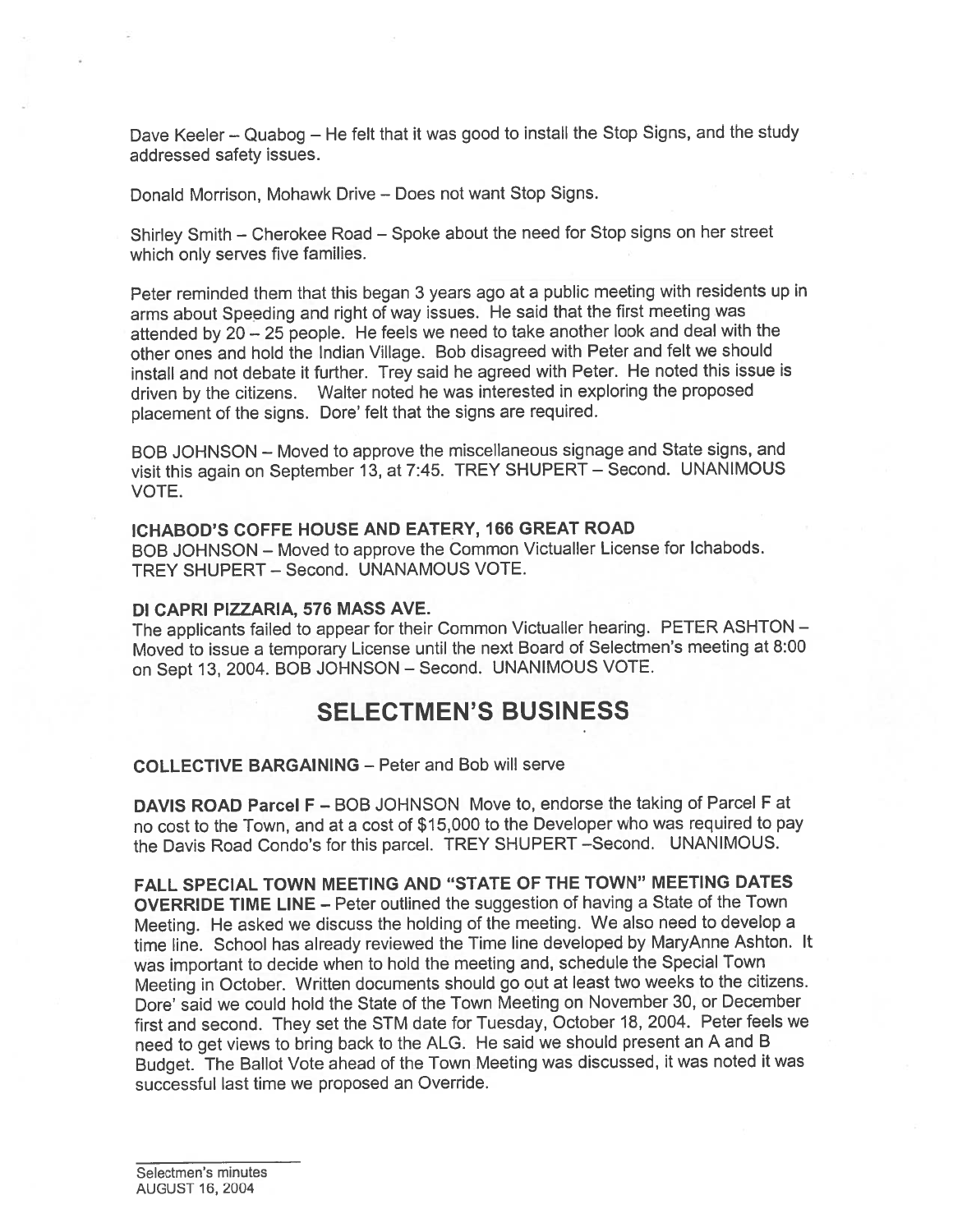SUBURBAN COALITION - The Board declined membership and the paying of dues.

BOY EAGLE SCOUT - Walter Foster will represen<sup>t</sup> the Board

#### OTHER BUSINESS

Trey discussed the appointment of OLAC Members. They will discuss at the next meeting after comment from Garry Rhodes is received.

CPC <sup>p</sup>lan has been updated for this year correcting the time line and dates have been set in Late Sept. They are fully manned.

Walter and Bob were willing to handle the Morrison Farm appointments.

Walter noted the working group of W. R. Grace was represented and it was <sup>a</sup> constructive discussion and that the Town wants compatible zoning.

# CONSENT AGENDA

PETER ASHTON — Moved to approve. — WALTER FOSTER — Second. UNANIMOUS VOTE

# TOWN MANAGER'S REPORT

VERIZON BUSINESS LINK REWARDS — Don was asked to prepare <sup>a</sup> memo regarding this agreement.

Yin Peet agreemen<sup>t</sup> was signed.

Pam Resor — Don discussed the meeting with Pam Resor held this morning, and referred to the handout from the meeting pu<sup>t</sup> in the Extra Info for tonight's Meeting.

#### EXECUTIVE SESSION

BOB JOHNSON —Move to go into Executive Session for the purpose of discussing legal Litigation and strategy. PETER ASHTON - Second. All AYES

Christine Joyce Recording Clerk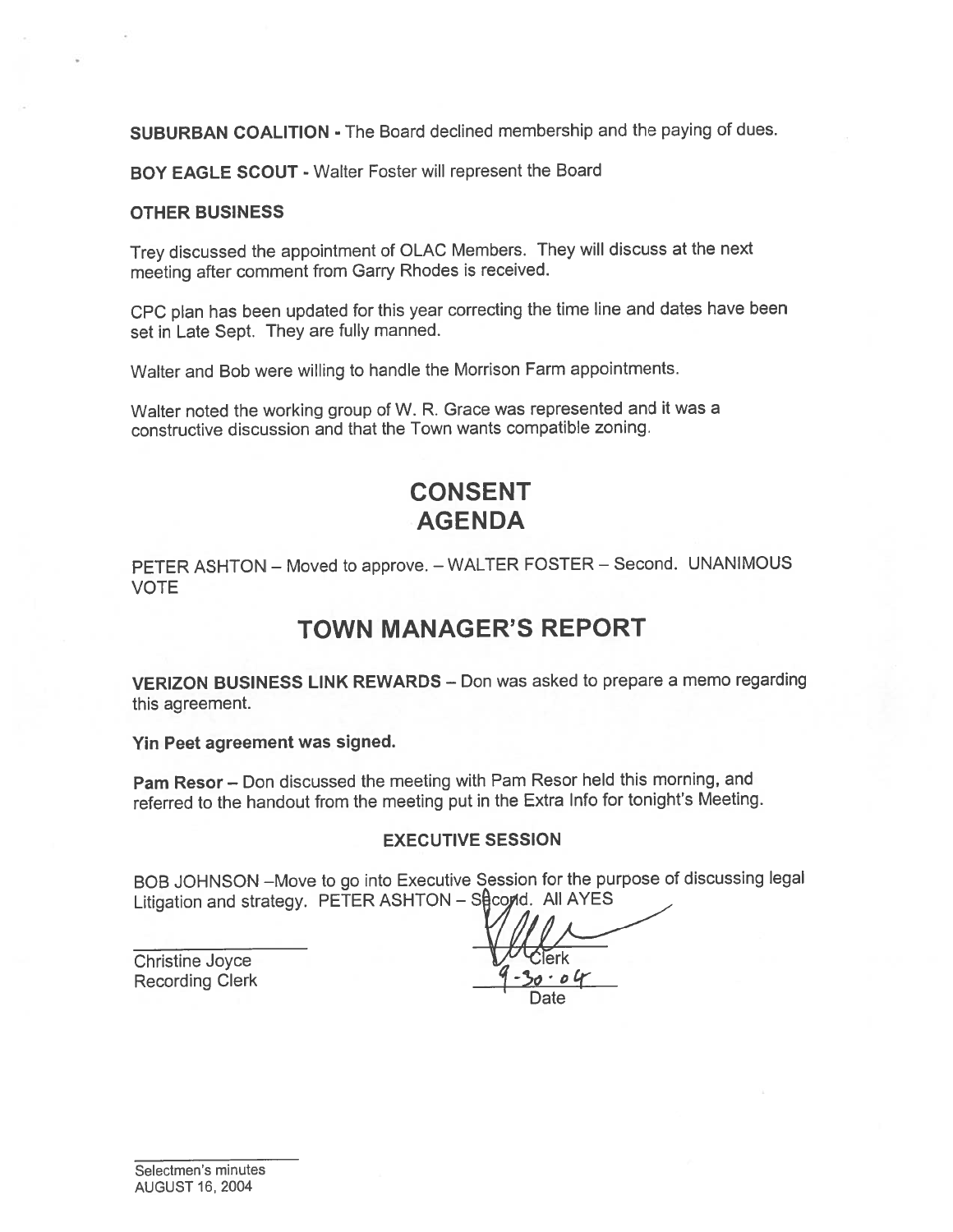August 13, 2004

TO: Board of Selectmen, Sewer Commissioners

FROM: F. Dore' Hunter, Chairman

SUBJECT: Selectmen and Sewer Commissioners Report

# AUGUST 16, 2004

## I CITIZEN'S CONCERNS

## II SEWER COMMISSIONERS' BUSINESS

1. FINAL BETTERMENTS — Enclosed please find materials related to the Final Betterments. The Town Manager will address the Board in this regard.

### III PUBLIC HEARINGS & APPOINTMENTS

- 2. 7:05 ACTON HOUSING AUTHORITY APPOINTMENT REQUEST Enclosed please find <sup>a</sup> reques<sup>t</sup> for the appointment of Ken Sighia-Hughes to fill the unexpired term of Erin Bettez, for Board consideration.
- 3. 7:10 SITE PLAN SPECIAL PERMIT #04/031397, RAIL ROAD REALTY TRUST, 19 RAIL ROAD STREET — Enclosed please find materials in the subject regard, for Board consideration. (NOTE: Although the time allotted for this hearing is only five minutes, the hearing may go longer.)
- 4. 7:15 SITE PLAN SPECIAL PERMIT, #03I09I04-396, MARGARET NAZZARO, 253 ARLINGTON STREET (Continued from previous meetings) — Enclosed please find materials in the subject regard, for Board consideration.
- 5. 7:30 MAKAHA LIQUOR LICENSE HEARING Enclosed please find materials in the subject regard, for Board consideration.
- 6. 7:45 COMMITTEE INTERVIEW, BERNICE BARON, ASSOCIATE MEMBER OF ACTON COMMUNITY HOUSING CORPORATION (ACHC) — Enclosed please find Ms. Baron's Volunteer Coordinating Committee Application, for Board consideration.
- 7. 7:55 COMMITTEE INTERVIEW, RUTH MARTIN, ASSOCIATE MEMBER OF THE PLANNING BOARD - Enclosed please find Ms. Martin's Volunteer Coordinating Committee Application, for Board consideration.
- 8. 8:00 TRAFFIC RULES AND ORDERS Enclosed please find materials from the Engineering Department in the subject regard, for Board consideration.
- 9. 8:15 ICHABOD'S COFFE HOUSE AND EATERY, 166 GREAT ROAD Enclosed <sup>p</sup>lease find <sup>a</sup> reques<sup>t</sup> for <sup>a</sup> Common Victualler's License, for Board consideration.
- 10. 8:30 DI CAPRI PIZZARIA, 576 MASS AVE. Enclosed please find <sup>a</sup> reques<sup>t</sup> for <sup>a</sup>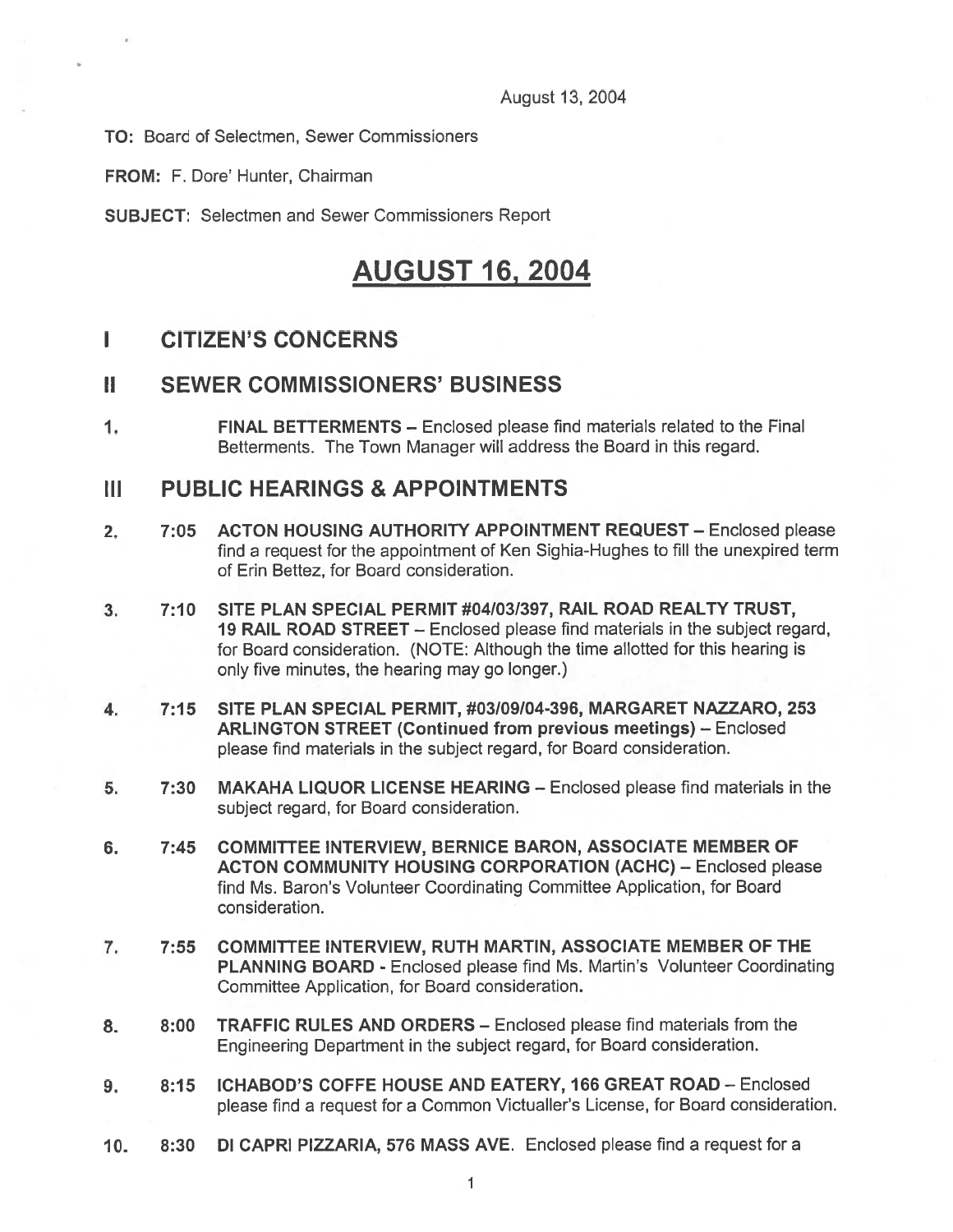Common Victualler's License, for Board consideration.

## IV SELECTMEN'S BUSINESS

11. COLLECTIVE BARGAINING - Enclosed please find a memo from the Asst. Town Manager in the subject regard, for Board consideration.

12. DAVIS ROAD — Enclosed please find the Order of Taking for "Parcel F", Davis Road for Board consideration.

13. FALL SPECIAL TOWN MEETING AND "STATE OF THE TOWN" MEETING DATES — Enclosed please find materials in the subject regard, for Board consideration.

14. SUBURAN COALITION — Enclosed please find materials in the subject regard, for Board consideration.

15. OVERIDE TIME LINE — Enclosed please find materials in the subject regard, for Board consideration.

16. BOY SCOUT EAGLE COURT OF HONOR, ANDREW CREW -Enclosed please find materials in the subject regard, for Board assignment.

17. OTHER BUSINESS

## V CONSENT AGENDA

18. ACCEPT MINUTES — Enclosed please find copies of the June 14 and July 12, 2004 Minutes, for Board consideration.

19. COMMUNITY PRESERVATION COMMITTEE — Enclosed please find an e-mail asking that the Historical Commission representative to Community Preservation Committee be Robert Coan, replacing Peter Grover, for Board consideration.

20. SURPLUS VEHICLE DISPOSITION — Enclosed please find <sup>a</sup> recommendation from the Police Chief that one of the police vehicles be declared surplus and assigned to the Fire Department for training and disposal purposes, for Board consideration.

21. UNIBANK INVITATION — Enclosed please find <sup>a</sup> reques<sup>t</sup> from the Assistant Town Manager that the Board accep<sup>t</sup> an invitation from our Financial Advisor firm to have up to <sup>3</sup> Finance Department employees attend <sup>a</sup> special luncheon, for Board consideration.

22. INTERFUND BORROWING – Enclosed please find a request from the Town Treasurer for Board approval of an Interfund Borrowing, for Board consideration.

23. CONSERVATION RESTRICTION – Enclosed please find an agreement signed by the Conservation Commission regarding "the canoue landing" on Powder Mill Road, for Board consideration.

24. ACTON GARDEN CLUB SIGN REQUEST — Enclosed please find <sup>a</sup> reques<sup>t</sup> for installation of <sup>a</sup> temporary sign, along with staff recommendations, for Board consideration

25. ACTON CONGREGATIONAL CHURCH — Enclosed please find <sup>a</sup> reques<sup>t</sup> for use of the Town Common and the blocking of one leg of Concord Road around the Monument for <sup>a</sup> Welcome Back Block Party, for Board consideration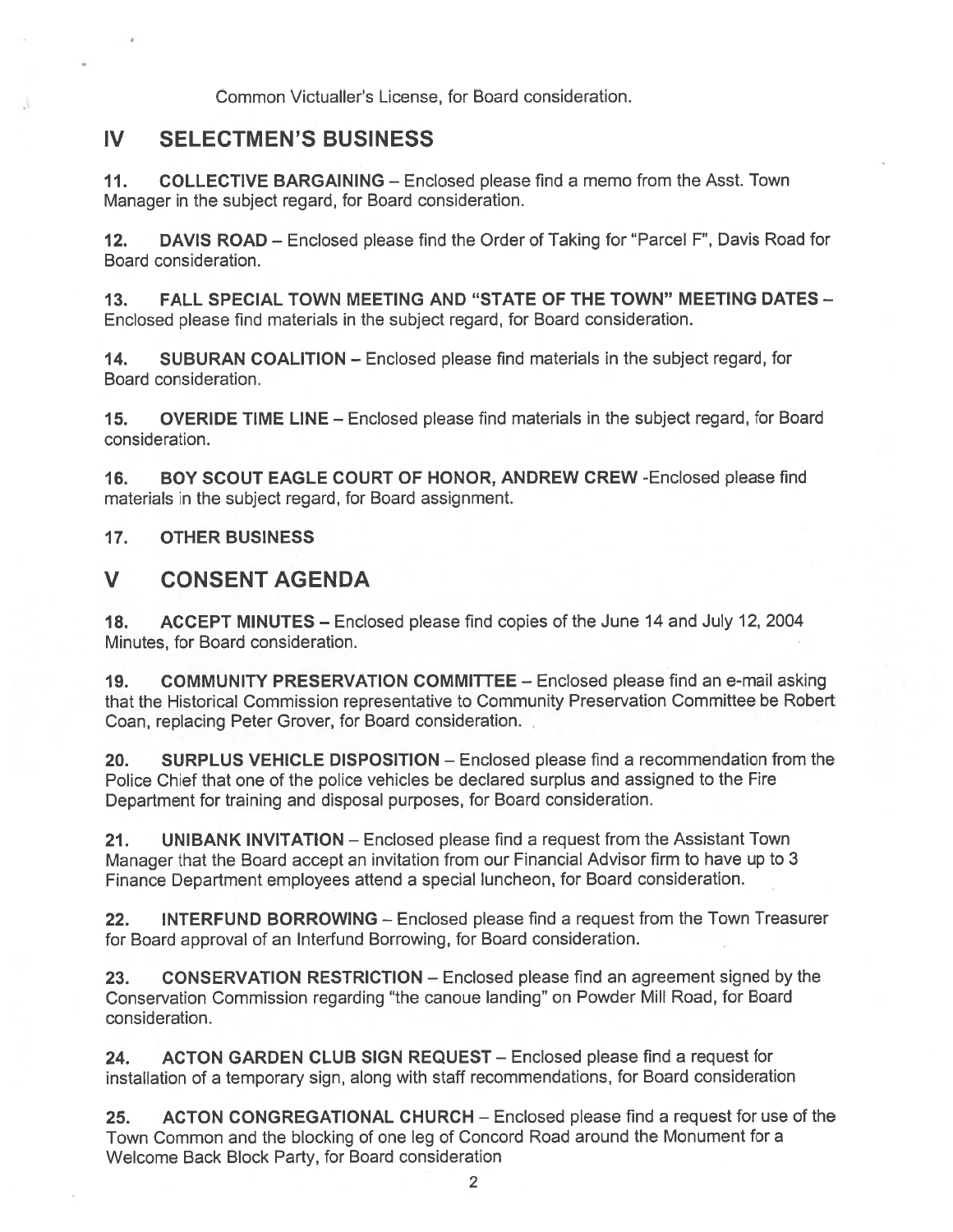26. THE FRIENDS OF THE ACTON LIBRARIES — Enclosed <sup>p</sup>lease find <sup>a</sup> request for <sup>a</sup> 'Mini Book Sale", on September 28, 2004, for Board consideration.

27. ONE DAY LIQUOR LICENSE - Enclosed please find a request from Cisco Systems for <sup>a</sup> One Day Liquor License at NARA on Sept. 1, for Board consideration.

28. ONE DAY LIQUOR LICENSE – Enclosed please find a request from Ciena Corp for a One Day Liquor License at NARA on August 25, 2004, for Board consideration.

29. ACCEPT GIFT — Enclosed <sup>p</sup>lease find <sup>a</sup> request from the Citizens' Library for acceptance of an Institutional Membership, donated by the Acton Arts League

30. ACCEPT GIFT — Enclosed <sup>p</sup>lease find <sup>a</sup> request from the Citizens' Library for acceptance of <sup>a</sup> seasonal membership at the Fruitlands Museums, donated by the Citizens' Library Auxillliary, for Board consideration.

31. ACCEPT GIFT - Enclosed please find a request from the Health Department to accept various Sunscreen awareness items from the Mass Dept. of Public Health, for Board consideration.

32. ACCEPT GIFT - Enclosed <sup>p</sup>lease find <sup>a</sup> request from the Municipal Properties Director to accept <sup>a</sup> <sup>g</sup>ift of <sup>a</sup> mahogany desk from Dore' Hunter, to be used in the new Public Safety Building, or for other appropriate Town purposes, for Board consideration.

33. ACCEPT GIFT — Enclosed <sup>p</sup>lease find <sup>a</sup> request from the Municipal Properties Director to accept <sup>a</sup> <sup>g</sup>ift of various items to be used in the Public Safety Building, or for other appropriate Town purposes, for Board consideration.

## VI TOWN MANAGER'S REPORT

34. VERIZON BUSINESS LINK REWARDS — The Town Manager will explain the enclosed memo from the Municipal Properties Director, as well as <sup>a</sup> larger policy issue in this regard, and seek Board Approval.

## VII EXECUTIVE SESSION

35. THERE WILL BE <sup>A</sup> NEED FOR EXECUTIVE SESSION — Enclosed <sup>p</sup>lease find confidential materials in the subject regard.

#### ADDITIONAL INFORMATION

Enclosed <sup>p</sup>lease find additional correspondence that is strictly informational and requires no Board action.

#### FUTURE AGENDAS

To facilitate scheduling for interested parties, the following items are scheduled for discussion on future agendas. This IS NOT <sup>a</sup> complete Agenda.

| Sept. 13, 27      |                    |
|-------------------|--------------------|
| Oct. 18           | Dec. 13<br>Jan. 24 |
| Nov. 1, 15 and 29 |                    |

#### GOALS 2004-2005